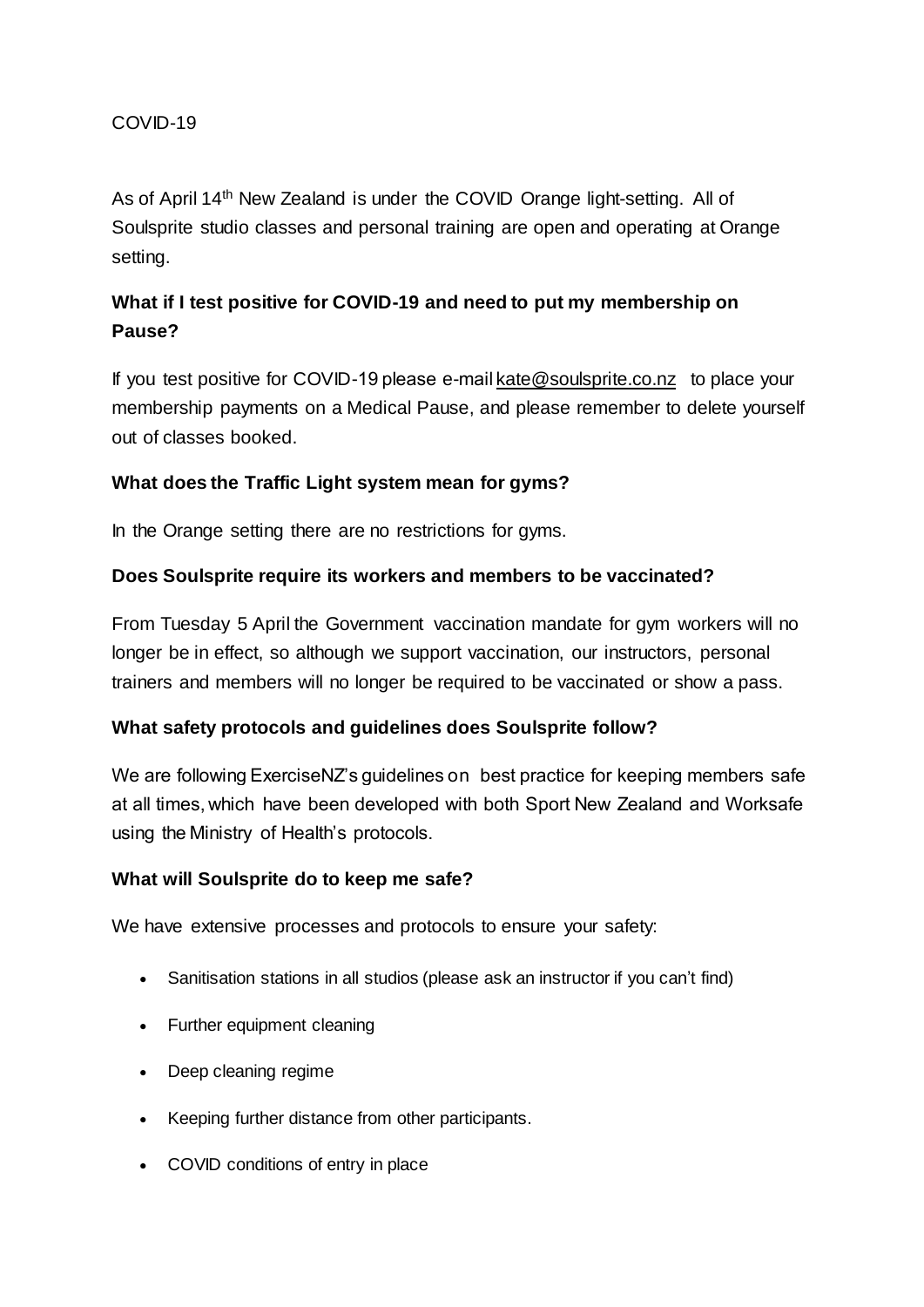# **What are the Conditions of Entry I need to abide by to partake at Soulsprite?**

The Conditions of Entry are:

- Stay home if unwell
- You cannot enter if you are currently required to be self-isolating under Government regulations
- Wash or sanitise hands before entering the club and when moving through different areas
- Bring and use a sweat towel for spin or for sweat-worthy classes.
- Wipe down equipment after use
- You must abide by keeping distance as much as possible
- 15 minutes between most classes.

When booking a class you'll be confirming your agreement to these Conditions of Entry. You'll also be confirming that you will abide by all Health & Safety procedures and protocols.

Please note, the Ministry of Health warns that if you have an underlying health condition and/or are over 70, you may be at greater risk of COVID-19 becoming a severe illness, if contracted. If you do choose to attend classes or sessions please ensure you follow all Ministry of Health guidelines in addition to these club conditions of entry. 

## **I've recovered from COVID-19 – can I come back to the gym?**

If you have been diagnosed as having COVID-19 and have completed your selfisolation period, and as long as you are free of COVID-19 symptoms, you can then return to the gym. Please progress slowly, and tell your instructor if feeling fragile and continue to follow COVID-19 processes and protocols including personal hygiene expectations. 

## **What hygiene etiquette does everyone have to follow?**

In the Orange setting, we encourage you to wear a mask between classes except when exercising; where possible keep your distance from others; and bring your own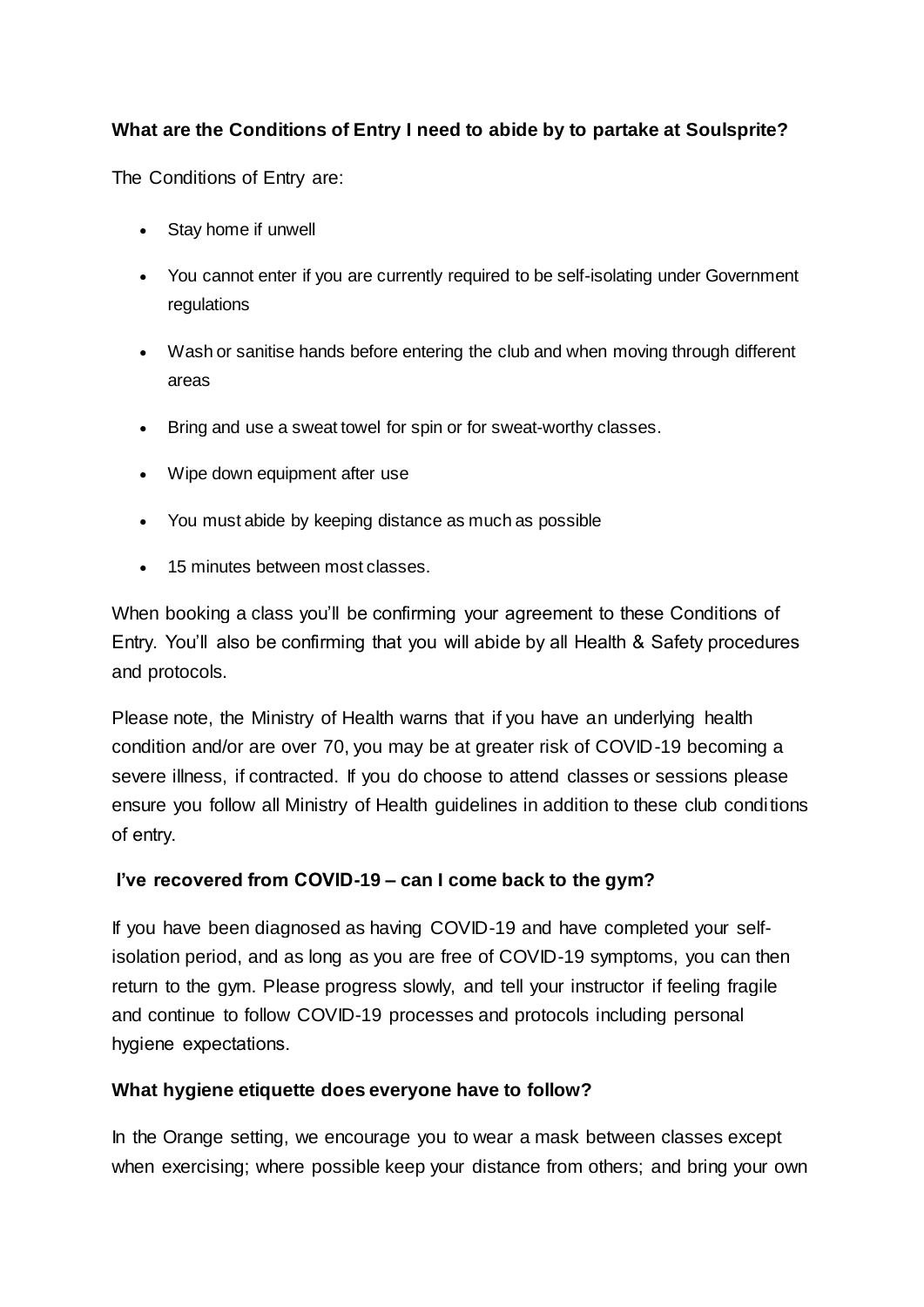yoga or pilates mat / boxing wraps and gloves. We ask that every member takes responsibility for their personal hygiene and also respects the space of others. In general, this means washing / sanitising hands, covering coughs and sneezes, bringing your own towel and using it, and not sharing or touching anything that you don't have to.

# **What about physical distancing?**

In the Orange setting we ask that you please respect each other's personal space and try to keep your distance from others. Our studio areas are 'boutique' so we advocate more spacing between equipment and people where possible. In the Orange setting there are no minimum distancing requirements.

## **Are there limits on class numbers?**

No, there are no number limits in the Orange setting.

## **Are sanitising stations available?**

Yes, these are throughout the club. The Ministry of Health recommends you wash your hands with soap and water often for at least 20 seconds.

## **Will you be doing extra cleaning?**

Yes, you will see more cleaning taking place and we will be doing enhanced deep cleans throughout the club. Our deep clean is includes all high-touch equipment, kettleblells, dumbells, TRX straps, spin bikes, boxing bags, barres and surfaces being wiped with disinfectant wipes – and full regular studio cleans. They are all cleaned with hospital grade cleaning products to ensure our facilities continue to be safe to use. 

We will also continue anti-viral protective products and ask that you wipe down equipment before and after use to help us keep equipment clean.

## **Where do I get the latest info about COVID-19?**

[www.covid19.govt.nz](https://covid19.govt.nz/) is the first place you should go for official information. Here you'll find the latest Government updates, info on the disease itself, how to protect yourself, information for communities and other resources.

#### **What are the symptoms of COVID-19?**